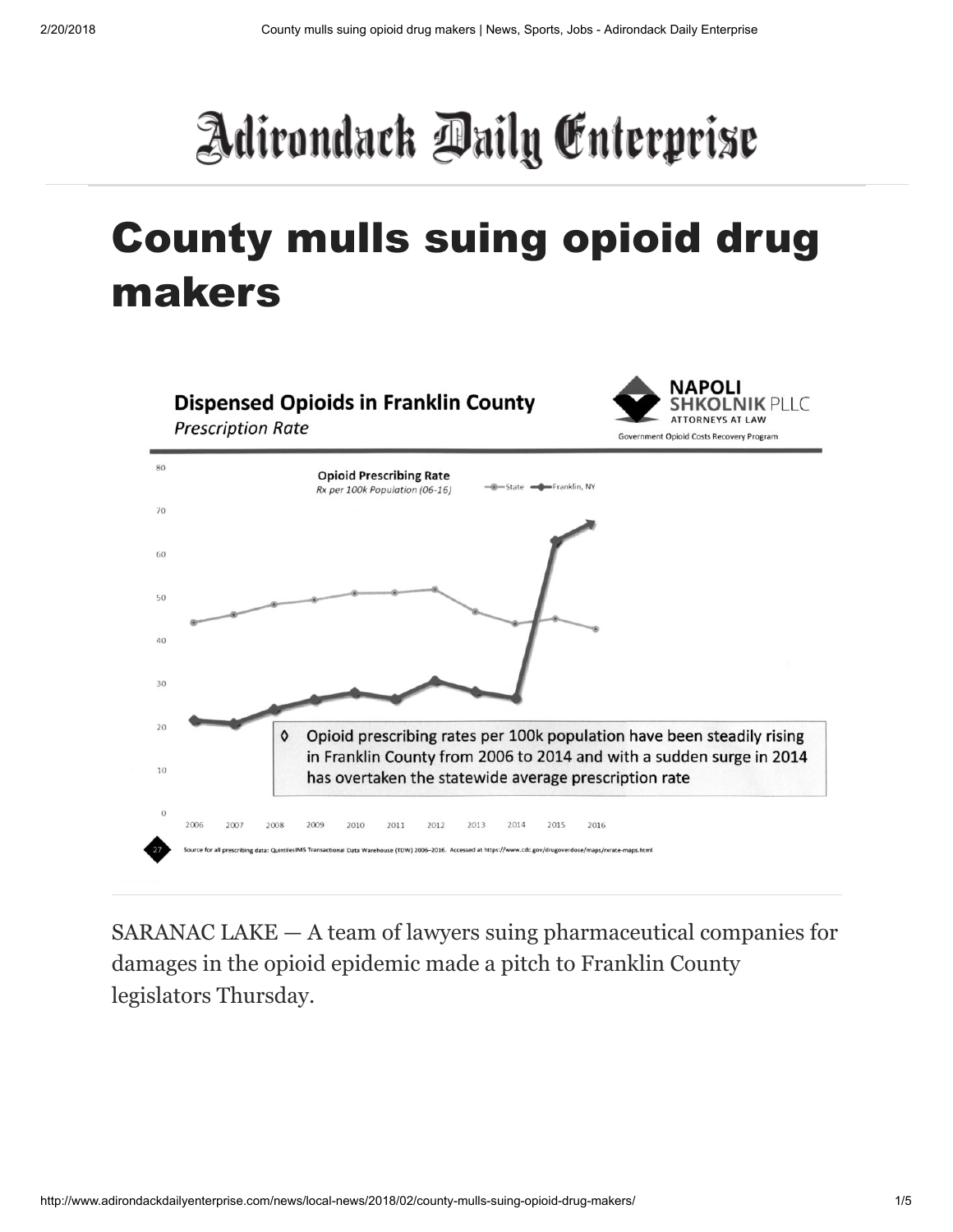2/20/2018 County mulls suing opioid drug makers | News, Sports, Jobs - Adirondack Daily Enterprise

| Ad closed by Google           |
|-------------------------------|
| Stop seeing this ad           |
| Why this ad? $\triangleright$ |

Twenty-five counties in New York state and one city (Ithaca) have joined the lawsuit against the pharmaceutical companies. Franklin County legislators listened to the presentation and said they would decide which law firm to use by next Thursday, Feb. 22.

Attorneys Joe Ciaccio and Sal Badala of the law firm Napoli Shkolnik PLLC explained the ins and outs of suing pharmaceutical companies. They intend to prove that the drug companies purposely lied to doctors and the public, saying opioid pain medications were not addictive and were safe for long-term use. According to their presentation, the companies spent hundreds of millions of dollars developing and disseminating seemingly truthful scientific and educational materials, recruiting prescribing physicians as paid speakers, funding and encouraging certain doctors known as *"key opinion leaders"* to spread misinformation through professional societies, and creating *"front groups"* or patient advocacy groups that were actually funded by the drug companies, all with the aim of increasing the drug companies' profits.

—

## Opioids hit counties hard

In Franklin County, foster care placements doubled, then tripled in the last few years, according to legislative chair Don Dabiew, D-Bombay. Parents went to jail or rehab or were rendered incapable of caring for their children because they had become addicted to painkillers, which is often followed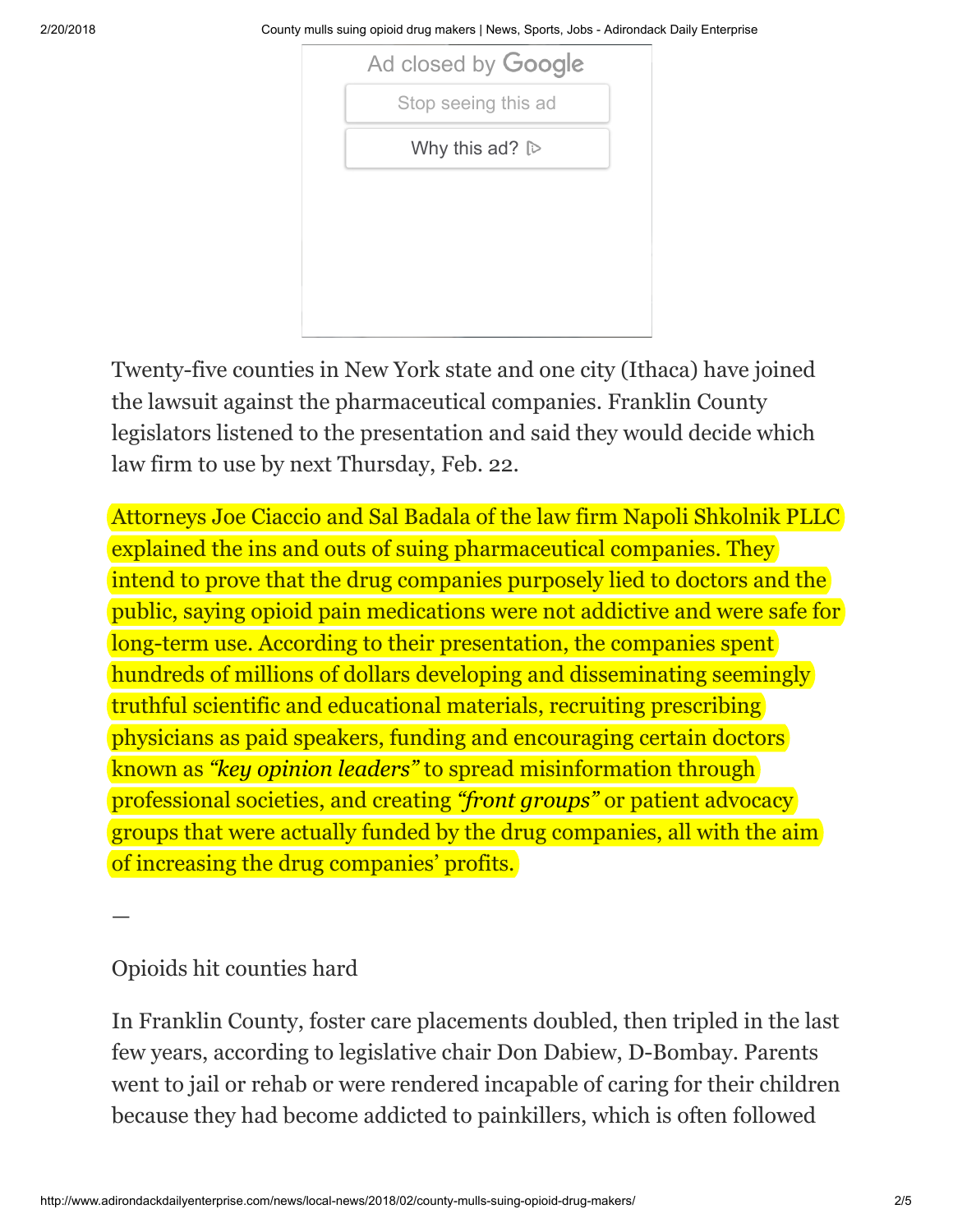by addiction to heroin. Heroin, a street-level opioid, is often cheaper and easier to obtain than prescription drugs.

The path to addiction, for many of the victims, began with a prescription for pain. According to figures presented by Ciaccio and Badala, prescriptions for opioids — such as OxyContin, Percocet, Vicodin– climbed sharply in Franklin County in 2015, with a large number of those prescriptions going to Medicare Part D patients.

Ciaccio said the advantage of joining the lawsuit as a county is that Franklin County would have the power to accept a settlement and then distribute the funds as it sees fit, rather than giving control to the state.

*"We want you to have a say in monetary relief if there's going to be monetary relief,"* said Ciaccio. *"We sent an email to every one of our clients to find out what damages they're seeking."*

The suit, which is filed in Suffolk County, Long Island, is *"coordinated"* rather than *"consolidated,"* they explained. That means all the suits are bundled together for filing, but *"If a trial every comes, the case would be sent back to your home county here,"* said Ciaccio.

Throughout the nation, 120 counties and the state of Alabama are filing federal lawsuits against the pharmaceutical companies. The federal case is being heard in Ohio and is taking a slower path than the one in New York.

New York's case is already in the discovery process, said Ciaccio. This is a step in the case when the lawyers collect the evidence for their claim: Napoli Shkolnik has filed requests for thousands of documents from Purdue, McKesson, Cardinal Health and others to show where the drugs came from and how they were distributed.

Finding out how the drugs come in

—

Franklin County Legislator Barb Rice, D-Saranac Lake, asked, *"What is the trickle-down ef ect of how these medications are being distributed in our*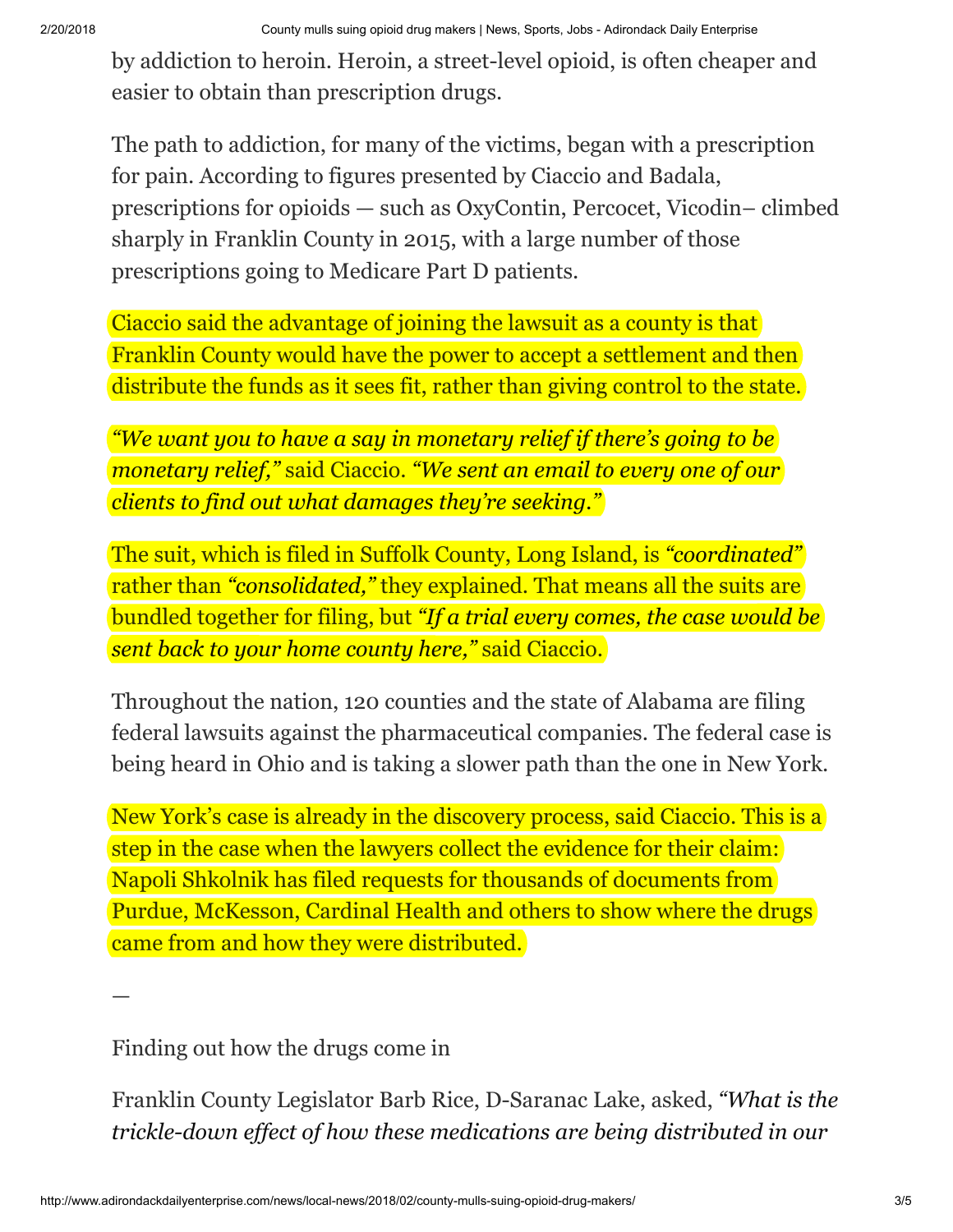*community? The important part is stopping the flow of drugs into our community."*

Ciaccio said the documents they're seeking will answer those questions.

*"Believe me, the drug companies keep meticulous records,"* he said.

"We want their training manuals, their entertainment costs.

They keep detailed records of when they take doctors out to dinner. It's their marketing costs.

*"They keep good records: Doctor X is a good seller; Doctor Y, maybe we should go talk to him."*

According to the law firm's data, 1 in 12 doctors are being paid by drug companies, totaling more than \$46 million to around 68,000 doctors. The highest paid and most influential doctors received 83 percent of that payment.

Although some people might see a parallel with the ultimately successful lawsuits against tobacco companies, in which states recovered monetary damages, Ciaccio and Badala said the opioid lawsuits differ in important ways.

*"We don't agree with the parallel with Big Tobacco,"* said Ciaccio. "You're going up against the biggest corporations in the country this time. The big difference is the type of damages. In the suits against the tobacco companies, those were handled by states' attorneys general, and they were suing to recoup the states' Medicaid costs. You didn't have people dying in the streets from overdoses; you didn't have children ending up in foster care at extremely high rates.

*"This is immediate and widespread damage compared to what we saw with Big Tobacco."*

He said the monetary damages would be handled differently. The money recovered from the tobacco companies was controlled by the states, and *"a lot of it went to build a road somewhere."*